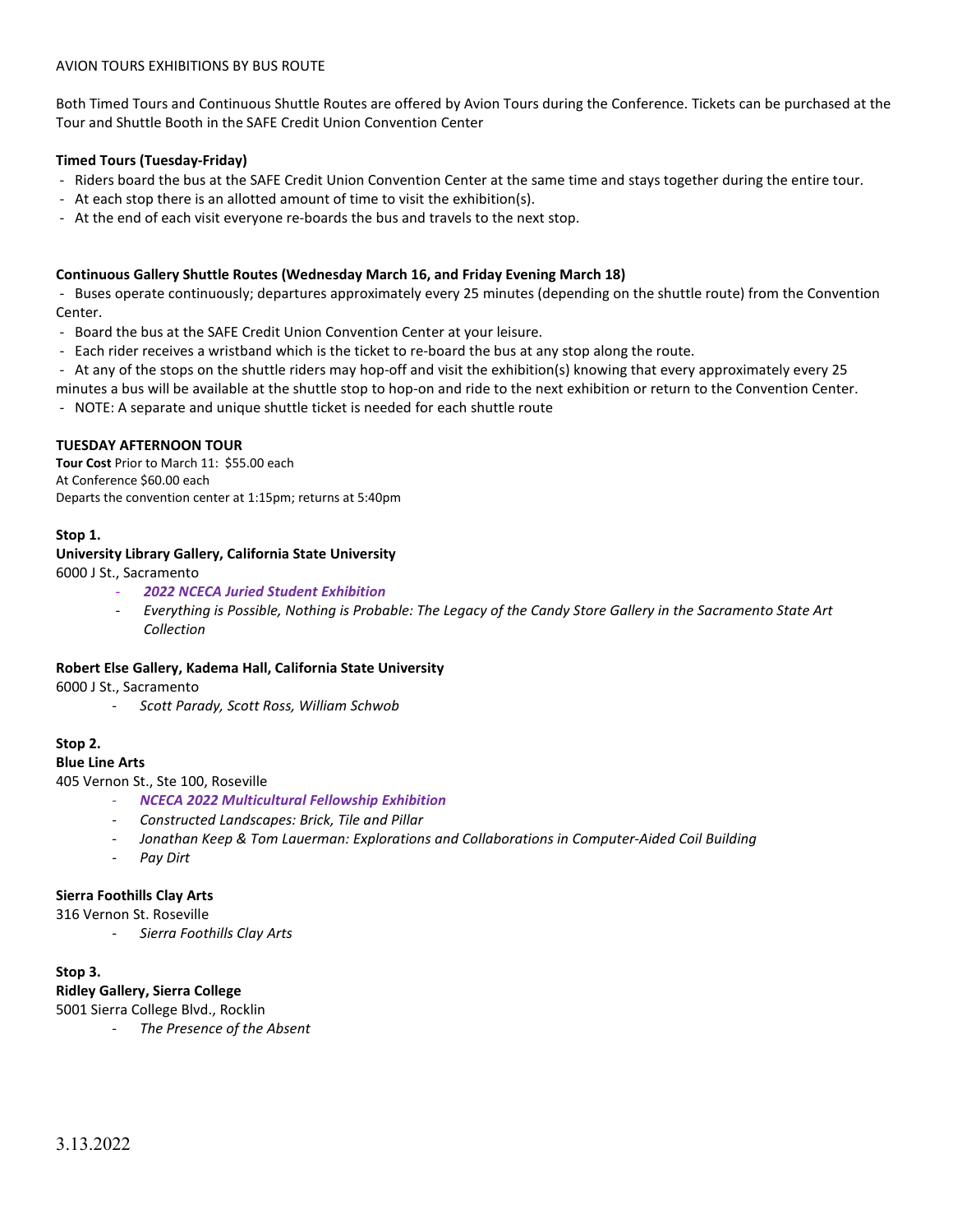## **WEDNESDAY TASTE OF SACRAMENTO TOUR**

**Tour Cost** Prior to March 11: \$85.00 each At Conference \$93.00 each Departs the convention center at 9am; returns at 5:40pm

## **Stop 1.**

# **Blue Line Arts**

405 Vernon St., Ste 100, Roseville

- *NCECA 2022 Multicultural Fellowship Exhibition*
- *Constructed Landscapes: Brick, Tile and Pillar*
- *Jonathan Keep & Tom Lauerman: Explorations and Collaborations in Computer-Aided Coil Building*
- *Pay Dirt*

## **Sierra Foothills Clay Arts**

316 Vernon St. Roseville

- *Sierra Foothills Clay Arts*

## **Stop 2.**

## **Mills Station Arts and Culture Center (The MACC)**

10191 Mills Station Rd. Rancho Cordova

- *2021 Archie Bray Foundation Resident Artists*
- *Beneath the Surface - Origin Stories*
- *Womxn of Alfred*

## **Stop 3.**

## **University Library Gallery, California State University**

6000 J St., Sacramento

- *2022 NCECA Juried Student Exhibition*
- *Everything is Possible, Nothing is Probable: The Legacy of the Candy Store Gallery in the Sacramento State Art Collection*

#### **Robert Else Gallery, Kadema Hall, California State University**

6000 J St., Sacramento

- *Scott Parady, Scott Ross, William Schwob*

#### **Stop 4.**

#### **b. sakata garo**

923 20th St., Sacramento

- *Melchert, Shaw, and Brady*

## **Stop 5.**

**Axis Gallery**

625 S St., Sacramento - *Water*

#### **Verge Center for the Arts**

625 S St., Sacramento

*No End in Sight*

**Stop 6.**

**Crocker Art Museum**

- 216 O St., Sacramento - **2022 NCECA Annual** *- Belonging*
	- *Stephen De Staebler: Masks and Monumental Figures*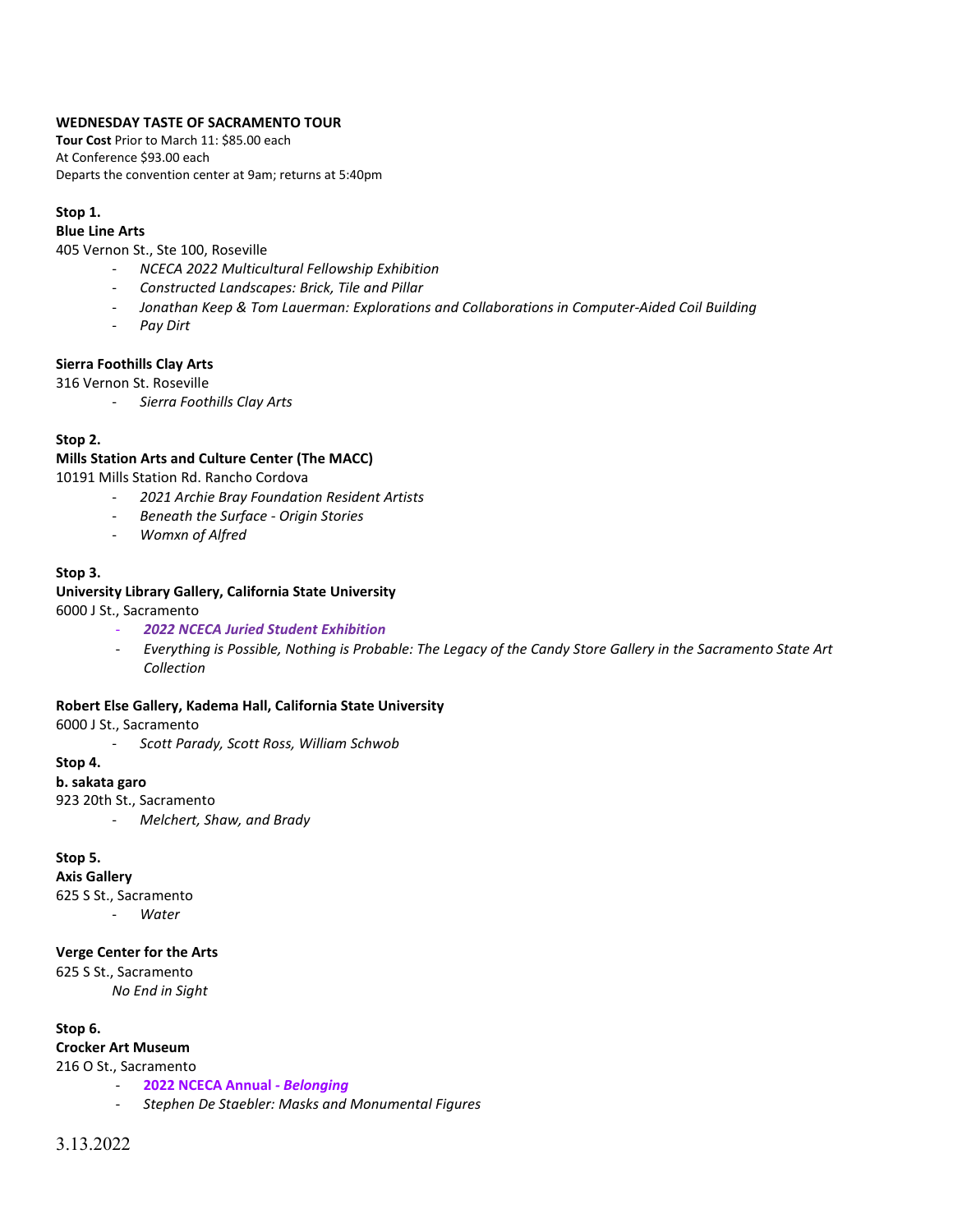- *Hands and Earth: Contemporary Japanese Ceramics*
- *The Candy Store: Funk, Nut, and Other Art with a Kick*

#### **WEDNESDAY DOWNTOWN EAST SHUTTLE**

**Tour Cost** Prior to March 11: \$40 each At Conference \$45 each Buses operate approximately every 25 minutes from 10am to 5pm.

#### **Stop 1.**

#### **b. sakata garo**

923 20th St., Sacramento

- *Melchert, Shaw, and Brady*

#### **Stop 2.**

#### **Groundswell Gallery**

2508 J St, Sacramento

- *Spontaneous Response: The Innovative Ceramics of Don Reitz*

#### **Stop 3.**

#### **clayARTstudio814**

814 Alhambra Blvd., Sacramento

- *Primal Gestures*
- *MC Richards Tribute*

#### **Stop 4.**

## **Shepard Garden and Arts Center**

3330 McKinley Blvd., Sacramento

- *And Salt the Earth Behind You*
	- *Deep Roots; Fresh Shoots*

#### **Stop 5.**

#### **University Library Gallery, California State University**

6000 J St., Sacramento

- *2022 NCECA Juried Student Exhibition*
- *Everything is Possible, Nothing is Probable: The Legacy of the Candy Store Gallery in the Sacramento State Art Collection*

#### **Robert Else Gallery, Kadema Hall, California State University**

6000 J St., Sacramento

- *Scott Parady, Scott Ross, William Schwob*

## **Stop 6.**

**FE Gallery**

1100 65th St., Sacramento

- *Sown*

**Stop 7.**

**Archival Gallery** 3223 Folsom Blvd., Sacramento

- *Layers Upon Layers*

#### **Stop 8.**

#### **Antiquité Maison Privée**

2114 P St., Sacramento

- *Earthly Delights: Farm to Table Pottery and Cup Show*
- *Cobb Mountain Resident Artist's Exhibition: Out of Ashes Come Beauty and Life*

3.13.2022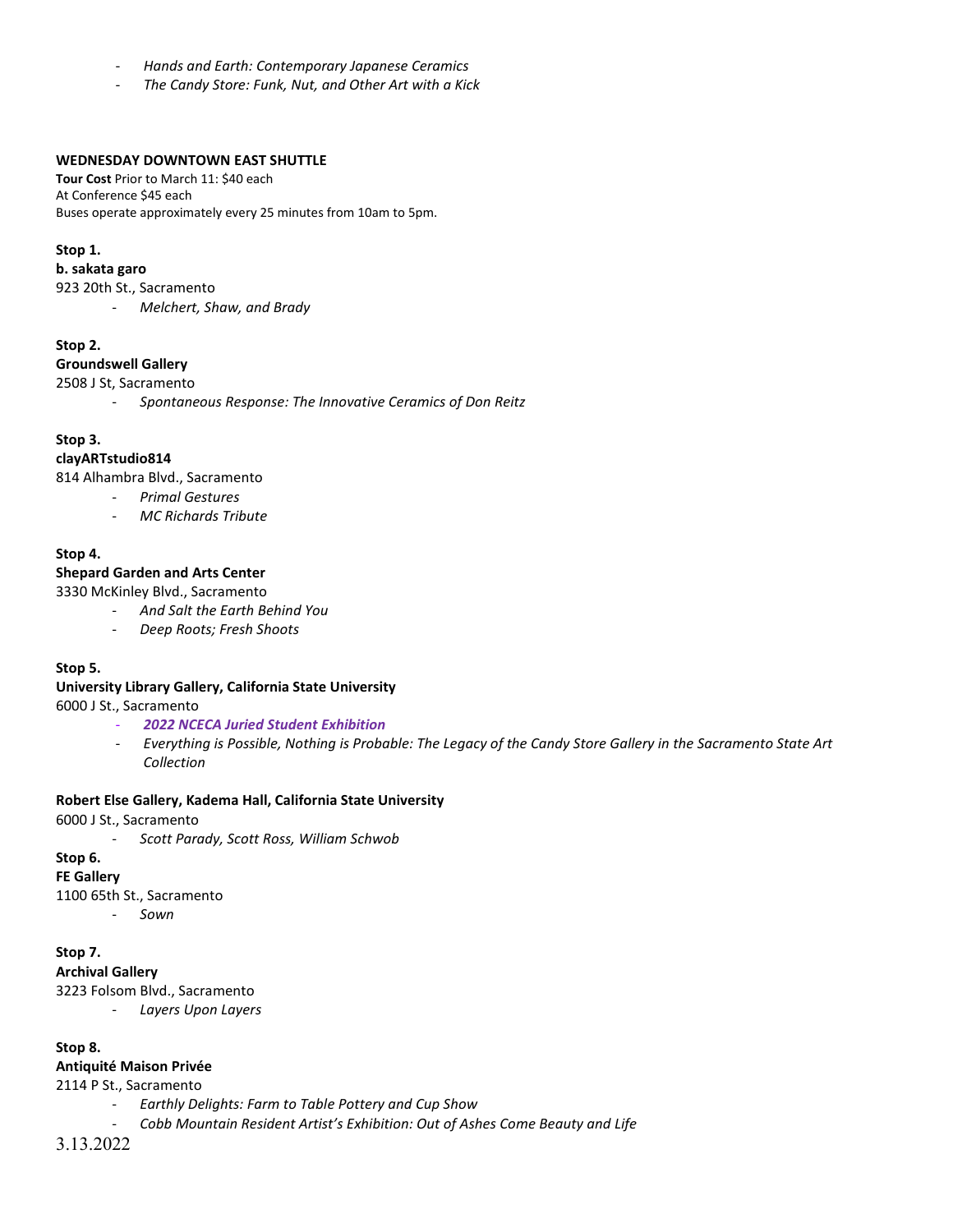- *Earthscapes: Investigations into California's Flora, Fauna, and Terrain*

# **Stop 9.**

## **Elliott Fouts Gallery**

1831 P St., Sacramento

- *Juried Functional Teapot Show II*
- *New Ceramics*

#### **WEDNESDAY DOWNTOWN WEST SHUTTLE**

**Tour Cost** Prior to March 11: \$40 each At Conference \$45 each Buses operate approximately every 25 minutes from 10am to 5pm.

#### **Stop 1.**

#### **E Street Gallery**

- 1115 E Street Sacramento
	- *Body Image*

#### **Stop 2.**

## **Delta Conveyance Design and Construction Authority (DCA)**

- 980 9th St., Ste 2400, Sacramento
	- *Fertile Exchange*

## **Stop 3.**

## **Crocker Art Museum**

#### 216 O St., Sacramento

- **2022 NCECA Annual** *- Belonging*
- *Stephen De Staebler: Masks and Monumental Figures*
- *Hands and Earth: Contemporary Japanese Ceramics*
- *The Candy Store: Funk, Nut, and Other Art with a Kick*

## **Stop 4.**

## **Axis Gallery**

625 S St., Sacramento

- *Water*

## **Verge Center for the Arts**

625 S St., Sacramento

- *No End in Sight*

## **Stop 5.**

# **ARTHOUSE**

1021 R St., Sacramento

- *Bountiful*

#### **Sparrow Gallery** (In ARTHOUSE on R)

1021 R St., Sacramento

- *Seismic State: California Ceramics*

#### **CASA de ESPAÑOL**

1101 R Street, Sacramento

- *Explore Arte* 

## **Stop 6.**

# **California Museum**

1020 O St., Sacramento

- *Distinctly Her Own: Sculptures by Viola Frey*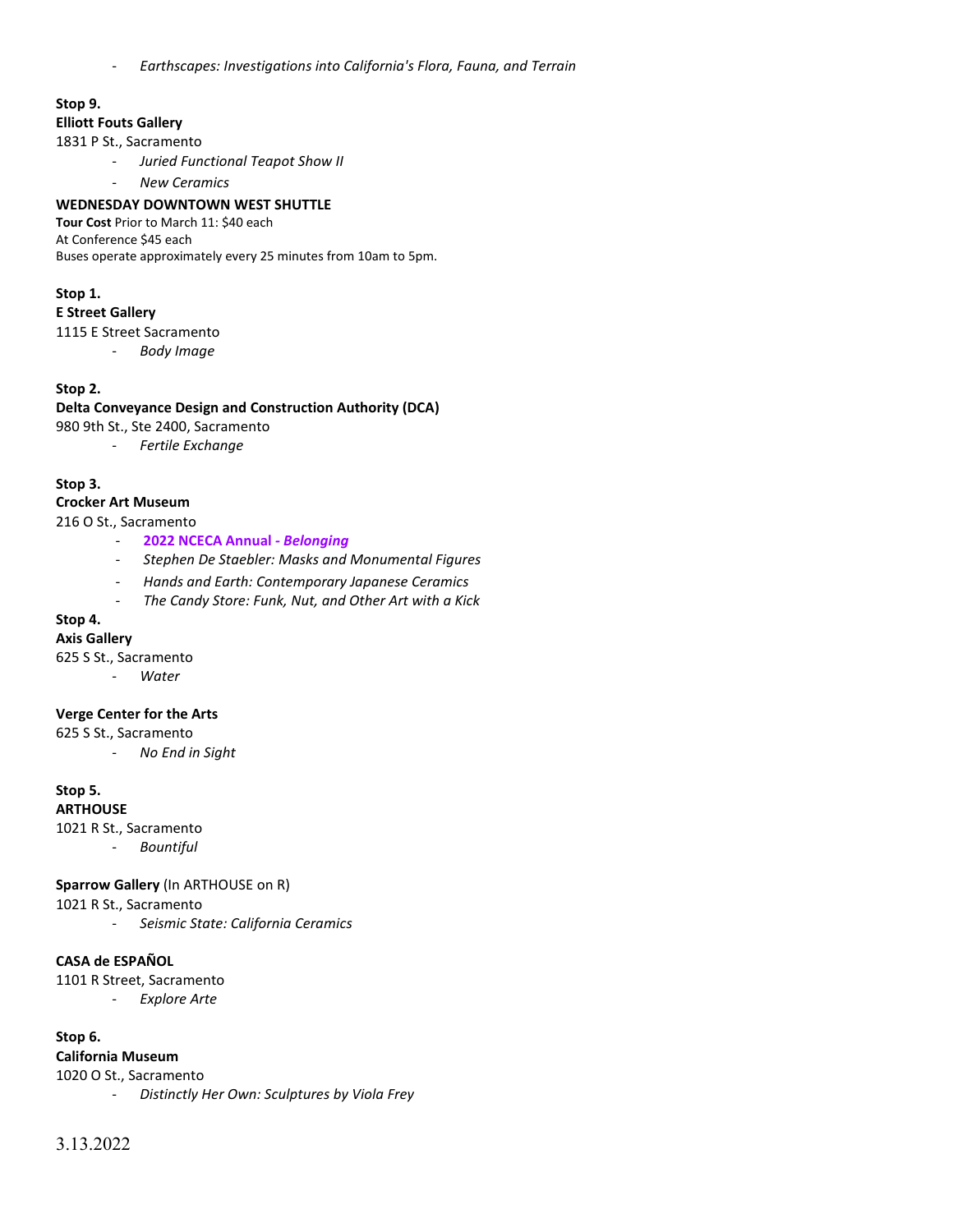#### **THURSDAY NORTHEAST GALLERY TOUR**

**Tour Cost** Prior to March 11: \$55 each At Conference \$60 each Bus departs the Convention center at 12pm and returns at 4:15pm

## **Stop 1.**

## **Blue Line Arts**

## 405 Vernon St., Ste 100, Roseville

- *NCECA 2022 Multicultural Fellowship Exhibition* 
	- *Constructed Landscapes: Brick, Tile and Pillar*
	- *Jonathan Keep & Tom Lauerman: Explorations and Collaborations in Computer-Aided Coil Building*
	- *Pay Dirt*

## **Sierra Foothills Clay Arts**

316 Vernon St. Roseville

- *Sierra Foothills Clay Arts*

## **Stop 2.**

**Alpha Fired Arts**

4675 Aldona Ln., Sacramento

Legends and Legions: A Survey show of CA Wood Firing

#### **Stop 3.**

## **American River College, Kaneko Gallery**

4700 College Oak Dr., Sacramento

- *Of the Earth*

## **Stop 4.**

## **Sacramento Fine Arts Center**

5330-B Gibbons Dr., Carmichael

- *From Ground to Surface* 
	- *Marc Lancet - A House Divided*
	- *Relics and Rebirth*

## **THURSDAY EVENING RECEPTIONS TOUR**

**Tour Cost** Prior to March 11: \$55 each At Conference \$60 each Departs the convention center at 4:30pm and returns at 9:30pm

## **Stop 1.**

# **Mills Station Arts and Culture Center (The MACC)**

10191 Mills Station Rd. Rancho Cordova

- *2021 Archie Bray Foundation Resident Artists*
- *Beneath the Surface - Origin Stories*
- *Womxn of Alfred*

## **Stop 2.**

# **Blue Line Arts**

405 Vernon St., Ste 100, Roseville

- *NCECA 2022 Multicultural Fellowship Exhibition*
- *Constructed Landscapes: Brick, Tile and Pillar*

# 3.13.2022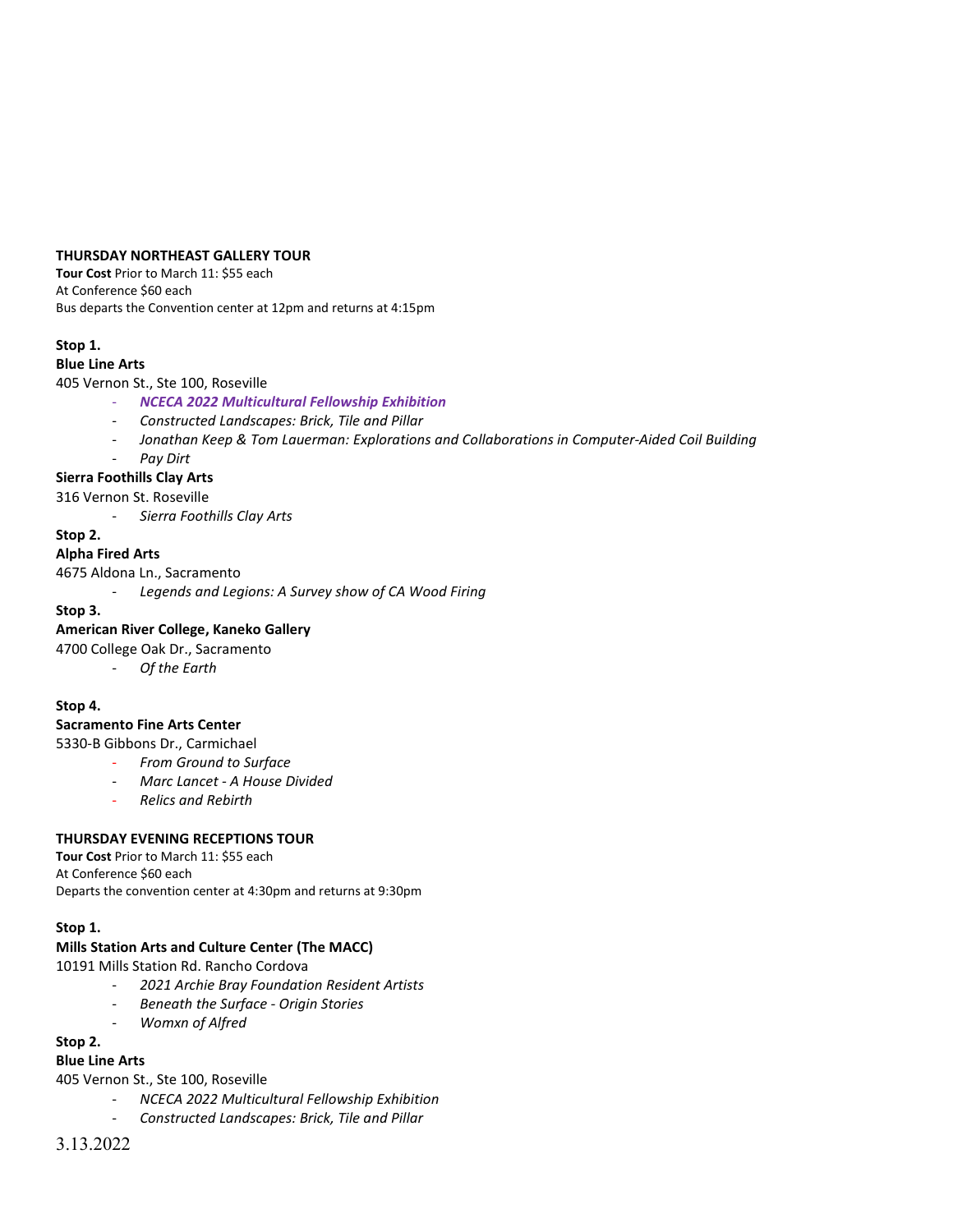- *Jonathan Keep & Tom Lauerman: Explorations and Collaborations in Computer-Aided Coil Building*
- *Pay Dirt*

# **Sierra Foothills Clay Arts**

316 Vernon St. Roseville

- *Sierra Foothills Clay Arts*

#### **Stop 3.**

## **Sacramento Fine Arts Center**

5330-B Gibbons Dr., Carmichael

- *From Ground to Surface*
- *Marc Lancet - A House Divided*
- *Relics and Rebirth*

## **FRIDAY WOODLAND/DAVIS TOUR**

**Tour Cost** Prior to March 11: \$55 each

At Conference \$60 each

Bus departs the Convention center at 12:30pm and returns at 4:15pm

## **Stop 1.**

## **YoloArts, The Gibson House**

512 Gibson Rd., Woodland

- *Side-by-Side: Historic and Contemporary Ceramics*

## **YoloArts, The Barn Gallery**

512 Gibson Rd., Woodland

- *After Viola* 

## **Stop 2.**

## **Pence Gallery**

212 D St., Davis

- *Marsha Schindler: Life Whispers, Listen Carefully*
- *Tinderbox: Water in the West*
- *On the Edge: CCA Clay*

## **John Natsoulas Gallery**

521 1st St., Davis

- *Tree of Ceramics*

## **The Artery**

207 G St., Davis

-

- *Unsettled Land*

## **Stop 3.**

## **Kondos Gallery, Sacramento City College**

3835 Freeport Blvd., Sacramento

- *Not So Guilty Pleasures* 

## **FRIDAY EVENING RECEPTION SHUTTLE**

Buses depart from and return to the SAFE Credit Union Convention Center. Buses operate approximately every 15 minutes from 5-9pm. **Shuttle Ticket Cost** Prior to March 11: \$40 each At Conference \$45 each.

#### **Stop 1.**

# **University Library Gallery, California State University**

6000 J St., Sacramento

- *2022 NCECA Juried Student Exhibition*